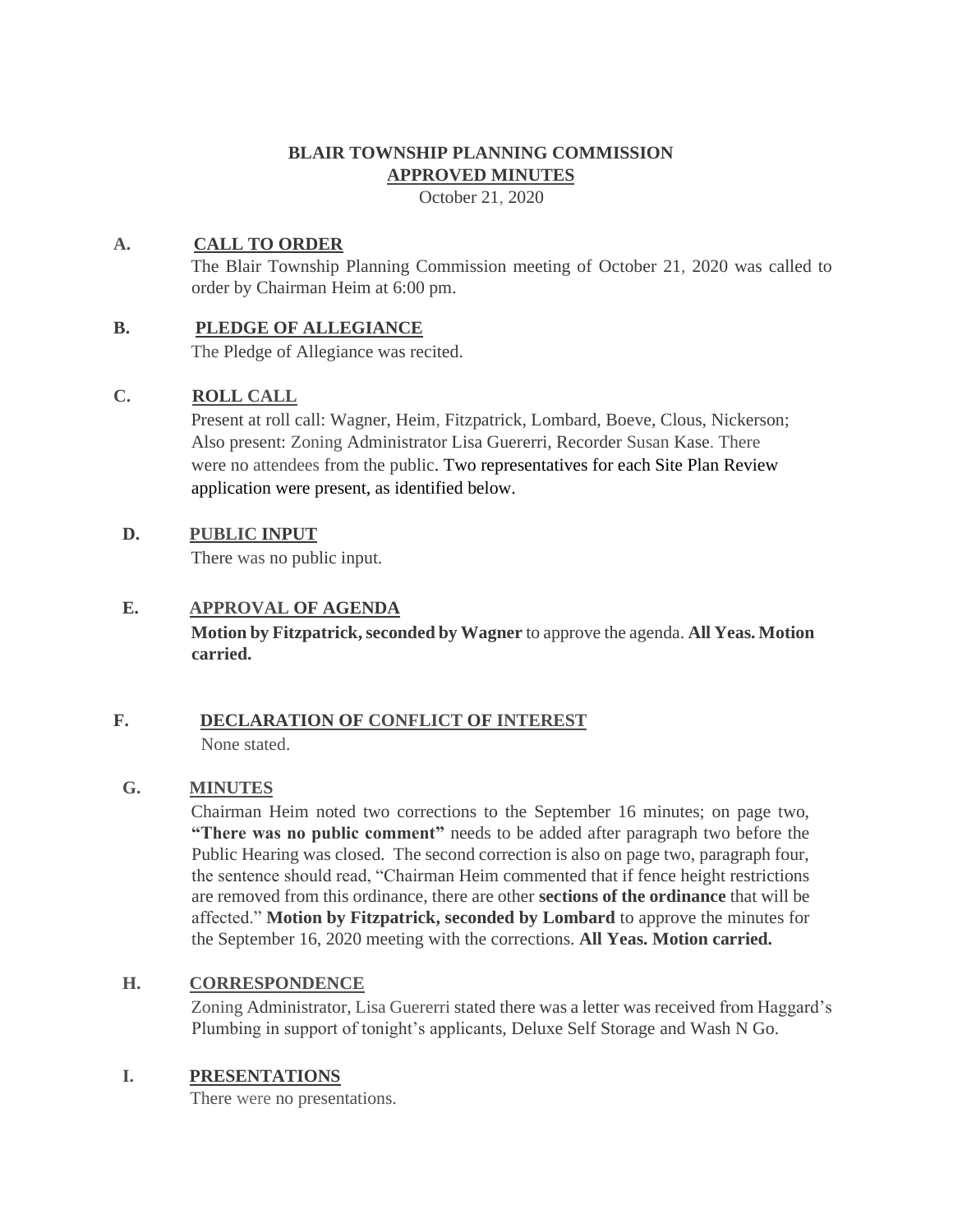# **J. NEW BUSINESS**

**1. Site Plan Review #20-10-01**: Applicant, Deluxe Self Storage, is requesting a Site Plan review to establish additional mini-storage unit buildings located at 4155 Vance Road, Traverse City MI 49685, parcel #28-02-017-001-10. Chairman Heim stated that the Site Plan review will be guided by the Ordinance under Section 10.04, Uses permitted by mini-storage warehouses.

Chairman Heim opened the Public Hearing at 6:06 p.m.

The applicant, Brian Rohlen, was represented by Sarah Keever of Northview 22, Land Use Planners and Engineers, P O Box 3342, Traverse City MI 49685. Ms. Keever reviewed the history of the development, with the original approval in 2015 for the first half of the storage buildings. At present there are eleven buildings with 260 units fully rented. Phase II of the development, proposed in this site plan review, is for an additional six storage unit buildings and one storage shed. Ms. Keever said a fire hydrant was added to the site plans to satisfy the Fire Department's requirement for adequate service.

Construction would begin Spring 2021 if approved. Mr. Rohlen added that he has had an increase in demand for self-storage units, with 100 names on a waiting list. Commissioner Boeve asked if roads will be needed on the property. Mr. Rohlen answered in the affirmative. Mr. Rohlen stated that the first eleven buildings were constructed over a three to four-year period.

Lisa Guererri stated that the fire hydrant will need to be approved by DEQ. One of the proposed storage buildings abuts a residential home and will require a ten-foot landscaping buffer by Building  $\mathcal{L}$ ".

Chairman Heim reviewed the Site Development Standards for mini-storage warehouses, Sec. 18.29.

1. The property meets the minimum lot area of three acres. **It is 9.77 acres.**

2. **The property is accessed from a paved roadway, Vance Road.**

3. The minimum distance between self-storage buildings is fifteen feet; **each unit has a minimum distance of 25 feet.**

4. A landscape buffer with a minimum of ten feet shall be provided; **Building "L" is 8.44 feet from a residential property.** 

5. No structure shall exceed 5,000 SF in area. **The largest storage building is 5,000 SF.**

Section 18.34 Open Storage Areas

1. The open storage area as proposed is approximately 660 feet from Vance Road and 634 feet from M37. **This meets the standard of 50 feet to any public right of way.**

2. The storage of combustible materials such as lumber, fuels, or fertilizer shall be no closer than 20 feet to any property line. **Per Site plan, it is 65 feet to the closest property line.**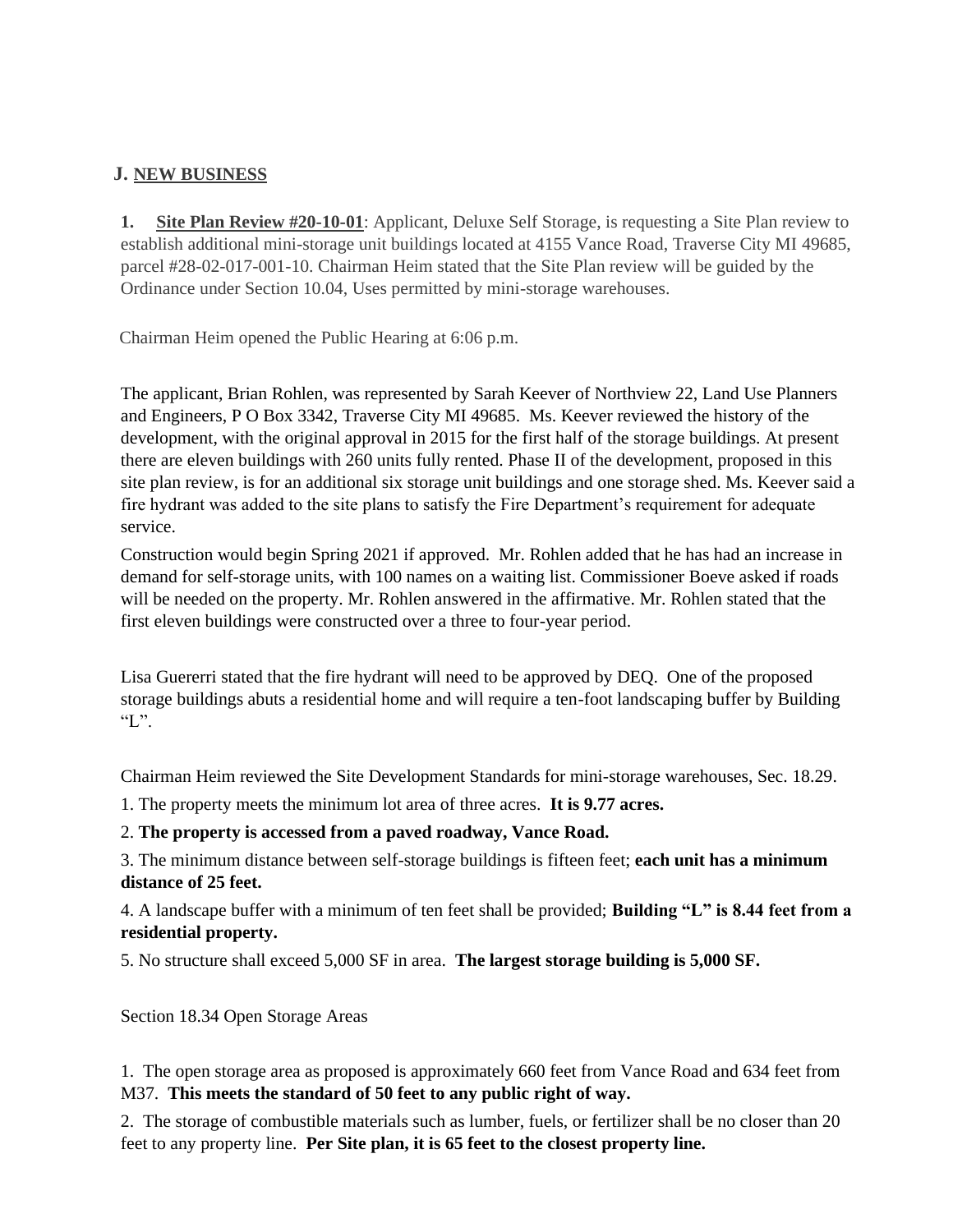3. All open storage areas shall be screened from the public road right of ways, all sides which abut any residential or commercial district by a solid eight-foot fence, and all stored material shall not be stacked to a height greater than eight feet. **There is no fencing shown on the Site plan.**

4. The storage of any soil, fertilizer, or other loose material shall be contained to prevent any adverse effects on neighboring properties. **This is not applicable to this business.** 

The applicant has met the Standards as summarized above. There were no further questions. Chairman Heim closed the Public Hearing at 6:28 p.m. Comments were requested from the Commissioners for discussion.

Commissioner Boeve asked if the wall is required by the ordinance around buildings. Chairman Heim stated that the Site Plan review needed to address three open issues: setback, ten-foot landscaping buffer at Building "L", and the fence requirement.

Mr. Rohlen said that the RV/Boat Open Storage area does not financially support the construction of an eight-foot fence surround. He said that the seventeen storage unit buildings precede the outdoor storage area and that it cannot be seen from Rt. 37. The commissioners questioned the ordinance requiring an eight-foot fence to screen 11-foot-tall buildings, and that this ordinance was not written with RV/Boat storage and mini-warehouses in mind.

In terms of the setback and landscaping buffer, Ms. Keever agreed to relocate the proposed building on the site plan to accommodate this requirement and updated the Site Plan as submitted with this change.

Mr. Rohlen needed the Site Plan approved with no contingencies in order to obtain financing approval from his lender. Standards for Approval, Section 21.03, were met. Please see attached.

**Motion by Fitzpatrick, seconded by Clous** to **approve SPR #20-10-01** as **presented** because it has met the Standards for Approval as required in Section 21.03 #1 through #11 and is a use permitted in the Commercial Zoning District of the Blair Township Zoning Ordinance. **Yes:** Heim, Lombard, Nickerson, Wager, Clous, Boeve, Fitzpatrick. **No:** None. **Motion carried.** 

**2. Special Use/Site Plan Review #20-10-02**: Applicant, Wash N Go Car Wash, is requesting a Special Use/Site Plan Review to establish a drive through car wash on vacant property located at 910 US 31 South, Traverse City MI 49685, parcels #28-02-005-060-30 and #28-02-005-060-40, formerly the location of Dairyville. Section 5 T26N R11W.

The Public Hearing was opened at 6:55 p.m. The applicant, Kraig Visser, presented the Site Plan for review. Wash N Go has been in business for over twenty years, with three partners. This proposed car wash will be their fifth location. The location near Red Lobster on Rt. 31 in Traverse City is the oldest. There are also locations in Cadillac, Gaylord, and S. Garfield Road in Traverse City. Mr. Visser stated the locations are professionally landscaped and that management takes pride in the care of the properties. The entrance and exit will be off of Prevo Road, not directly on Rt. 31.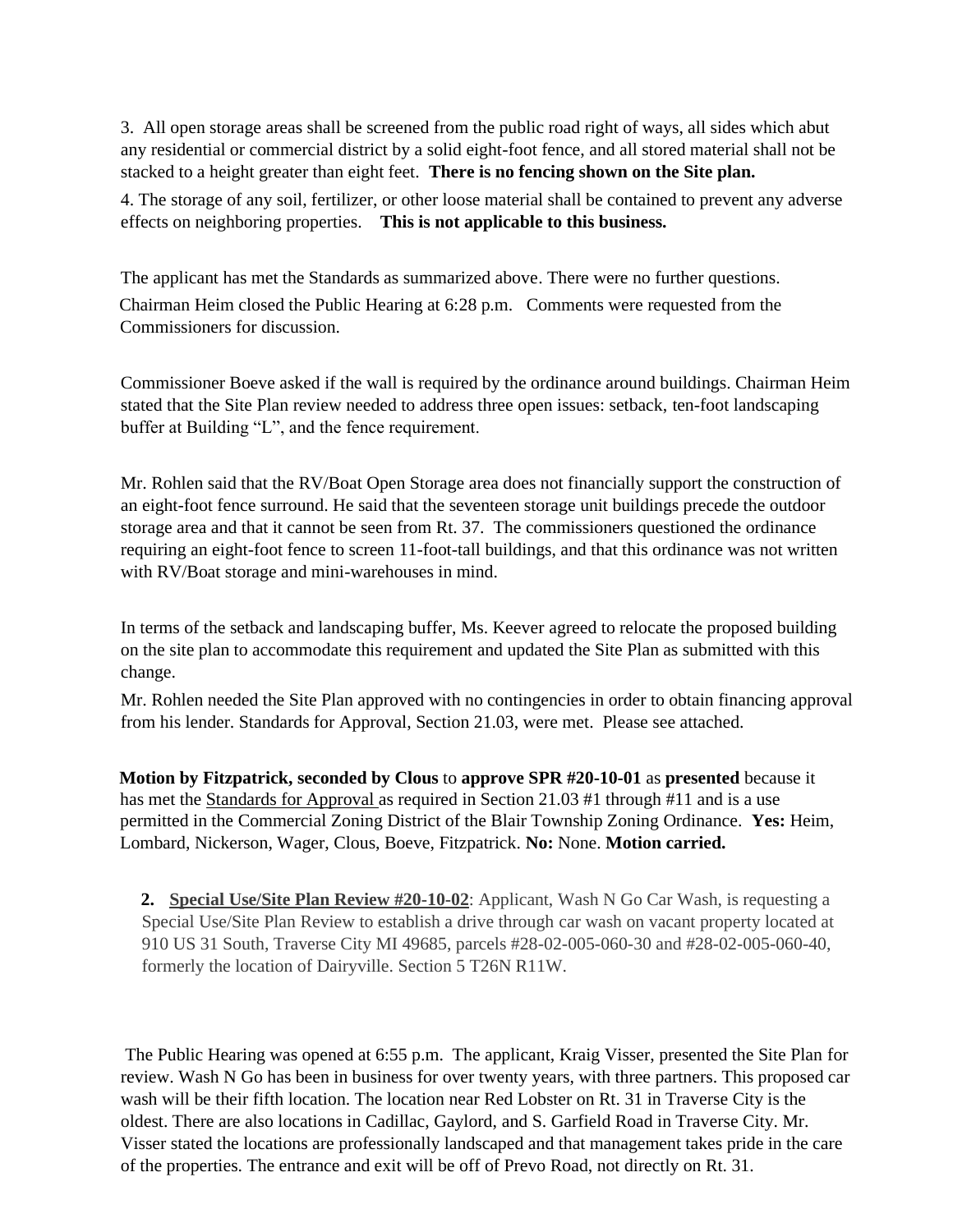Chairman Heim read the Site Development Standards for Auto Wash Establishments, Section 18.06. 1. All washing activities must be carried on within a structure. **This washing facility is completely enclosed.** 

2. Vacuum islands may be placed in the front yard but no closer than fifty feet from adjacent property boundaries. **The rear island as proposed is twenty- five feet from the property line and seventy feet from adjacent property boundary; the front island is fifty feet from the property line.** 

3. Access to the wash facility shall be from within the lot and not directly to or from an adjoining public right of way. A public right of way shall not be used as maneuvering or parking spaces for vehicles to be serviced by the facility. **Access to this proposed development is located at the front of the property facing M 37.**

4. Overnight parking or storage of vehicles is prohibited. **None as proposed on plan.**

The applicant has met the Standards for Auto Wash Establishments. Several Commissioners asked questions about car wash specifics, as to which type of cleaning utensil is best, brush or cloth. Mr. Visser stated that all his car washes now use foam brushes which are best for a car's finish. As to the use of water, Mr. Visser said that there is some water reclamation in his car washes. Mr. Visser hopes to begin construction in Spring 2021.

The Public Hearing was closed at 7:04 p.m.

Opening up the discussion, Chairman Heim reviewed the Standards for Approval, 22.04.

Please see attached. **Motion by Clous, seconded by Wagner** to recommend to the Blair Township Board of Trustees to **approve** Case **# SU/SPR 20-10-02** as presented as it has met the Standards for Approval as required in Section 22.04, A through G of the Blair Township Zoning Ordinance. **Yes:**  Clous, Wagner, Heim, Lombard, Boeve, Nickerson, Fitzpatrick. **No:** None. **Motion carried.** 

The Site plan review for the same applicant was then addressed. The applicant had all the required data to meet the Standards in 21.02. Standards for Approval 21.03 were met as well. Please see the attached

Standards. Chairman Heim asked for comments from the Commissioners. There was none.

**Motion by Fitzpatrick, seconded by Clous** to **approve** Case # **SU/SPR 20-10-02** with the following **condition: 1) that the Special Use application is approved.** The site plan with condition will have met the Standards for Approval as required in Section 21.03, #1 through 11, and is a use permitted in the Commercial Zoning District of the Blair Township Zoning Ordinance. **Yes:** Fitzpatrick, Wagner, Clous, Heim, Lombard, Nickerson, Boeve. **No:** None. **Motion carried.** 

**3. Public Hearing** regarding proposed amendments to the Blair Township Zoning Ordinance. **Amendment #104-05-20-02** to amend section 16.05. Amendments regarding General Site Landscaping.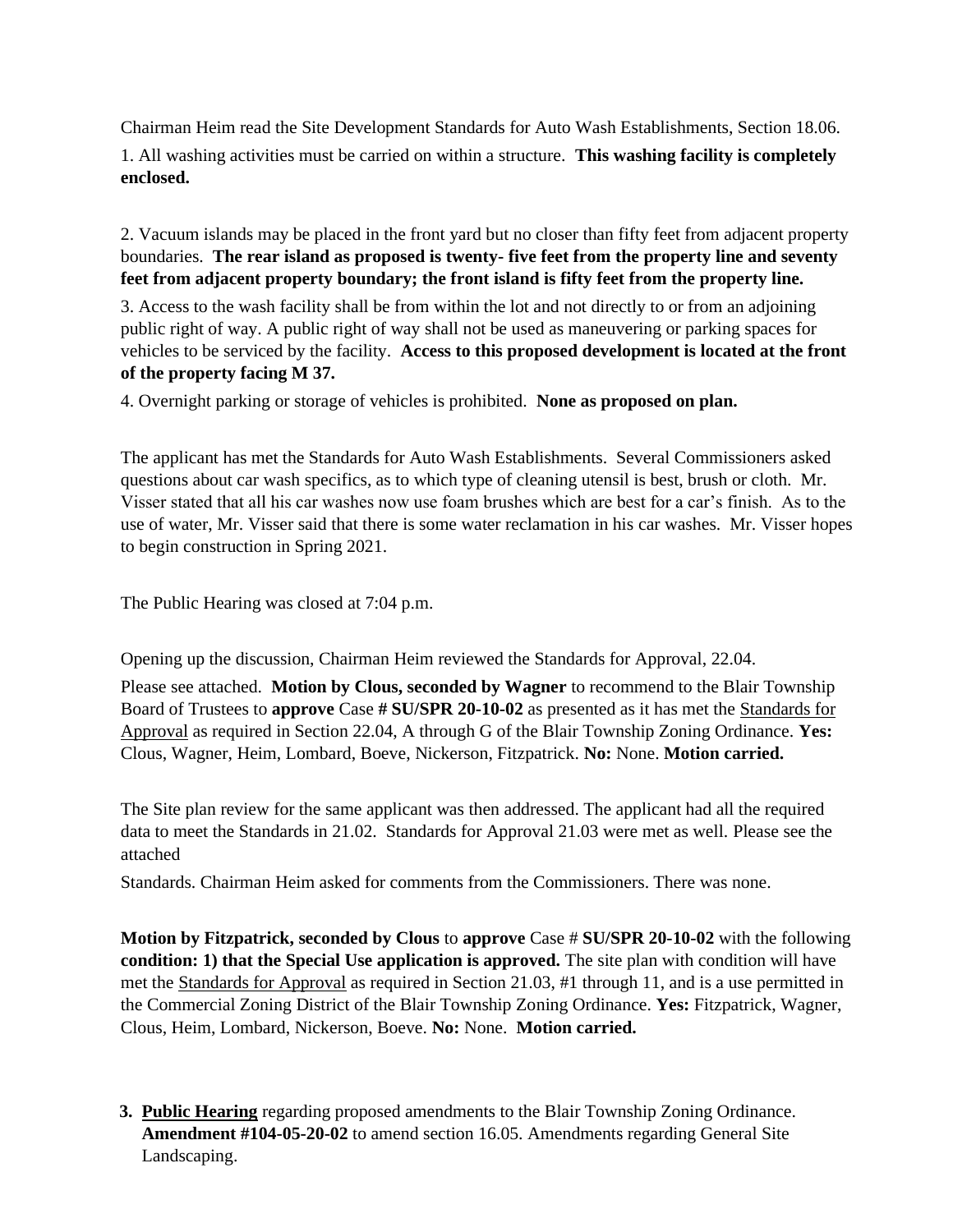The Public Hearing was opened at 7:17 p.m.

Lisa Guererri summarized the conflict of the current General Site Landscaping requirements, as it is overextending its reach to require one tree per every 3,000 SF. If amended, it will require one tree per each 9,000 SF.

There was no Public Input. There was no discussion. The Public Hearing was closed at 7:18 p.m.

**Motion by Clous, seconded by Boeve** to recommend to the Blair Township Board of Trustees to **approve** the amendment to **t**he General Site Landscaping, Sec. 16.05 to standardize the requirement of **one tree per 9,000 square feet of site area**, **Amendment #104-05-20-02. Yes:** Heim, Clous, Wagner, Nickerson, Fitzpatrick, Boeve, Lombard. **No:** None. **Motion carried.**

**4. Public Hearing** regarding proposed amendments to the Blair Township Junkyard Ordinance. **Amendment # 102-20-01** to amend Sections 6.01, setback of fence.

The Public Hearing was opened at 7:21 p.m.

Lisa Guererri provided the backstory of the original Junkyard Ordinance, as it was in conflict with the Zoning Ordinance. There was no Public Input. The Public Hearing was closed at 7:22 p.m.

Commissioner Clous commented that the ordinance should read "said fence shall be maintained in good condition" and strike the "shall be painted" as not all fences require painting.

**Motion by Lombard, seconded by Clous** to recommend to the Blair Township Board of Trustees to **approve** the amendment to **t**he Junkyard Ordinance, #102 to standardize the setback requirement of a fence to **300 feet from the front property line**, **Amendment #102-20-01. Yes:** Heim, Clous, Wagner, Nickerson, Fitzpatrick, Boeve, Lombard. **No:** None. **Motion carried.**

#### **K. Unfinished Business**

None

## **L. Reports**

- 1) Zoning Administrator nothing on the agenda yet for November.
- 2) Town Board Representative Dennis Fitzpatrick reported that the Board of Trustees approved two zoning amendments, a CARES Act grant provided \$1,000 to the Fire Department payroll, and the Township Clean Up Day was successful.
- 3) Zoning Board or Appeals no meeting
- 4) Trails on hold until other items are complete

#### **M. Any Other Business**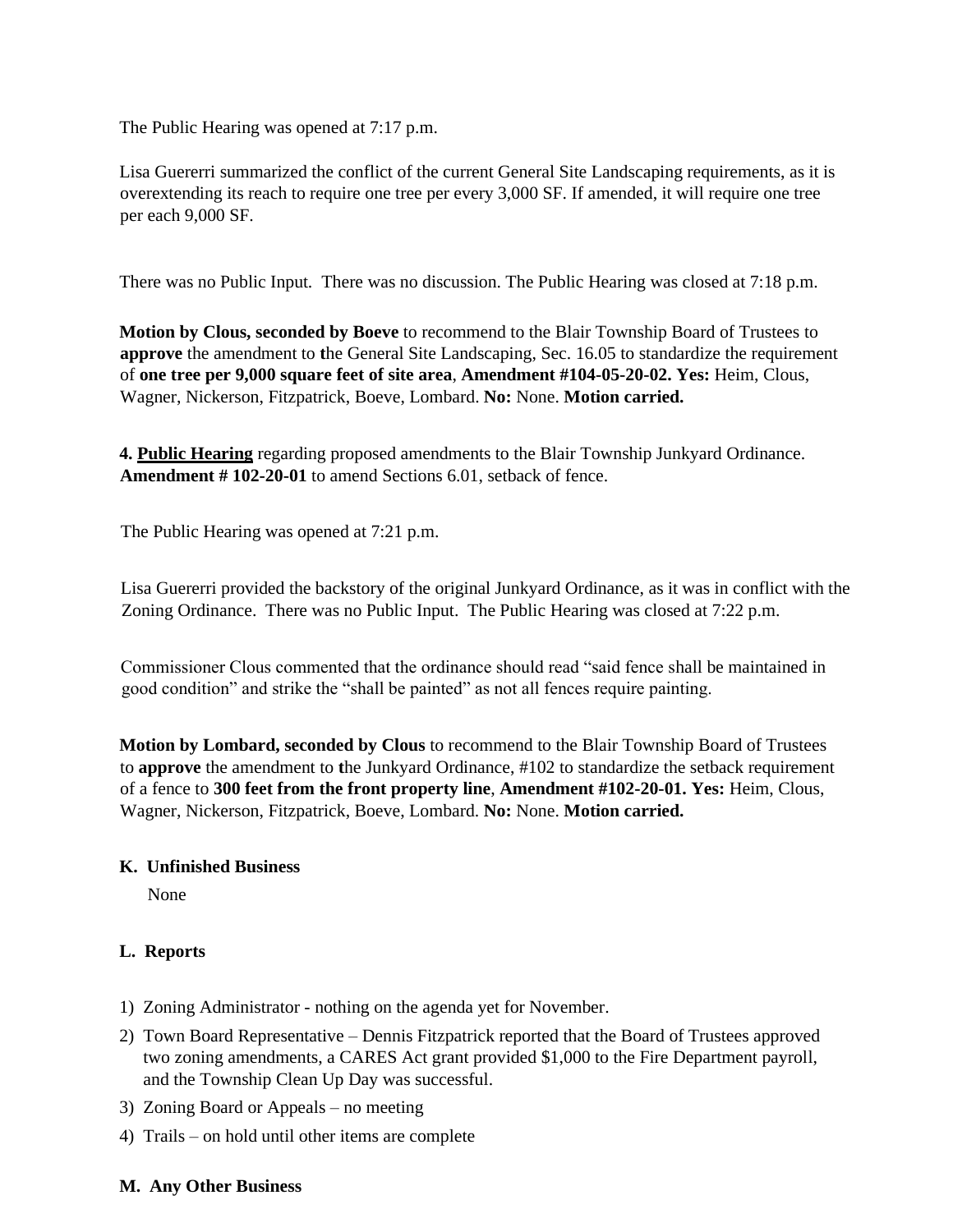None.

## **N. Public Input**

None

## **O. Adjournment**

**Motion by Nickerson, seconded by Wagner** to adjourn the meeting at 7:35 p.m. All Yeas. **Motion carried.** 

Respectfully submitted,

Susan Kase, Recorder

# **21.03 Standards for Approval**

A **site plan** shall be reviewed and approved by the Planning Commission upon finding that the following conditions are met:

- 1. That the proposed use will not be detrimental to the adjacent property or the surrounding neighborhood, including properties located in adjacent municipalities.
- 2. That there is a proper relationship between existing roads and highways and proposed deceleration lanes, service drives, ingress and egress drives, and parking areas to assure the safety and convenience of pedestrian and vehicular traffic.
- 3. That buildings, structures, parking areas, utility areas, walls, and fences are sodesigned and located to minimize the adverse effects of such development on users of such development and occupants of adjacent properties.
- 4. That any adverse effects of the proposed development and activities which will impact adjoining occupants or owners shall be minimized by appropriate landscaping, fencing or other screening.
- 5. That as many natural landscape features as possible are retained, particularly where they provide a barrier or buffer between the development and adjoining properties used for dissimilar purposes, and where they assist in preserving the general appearance of the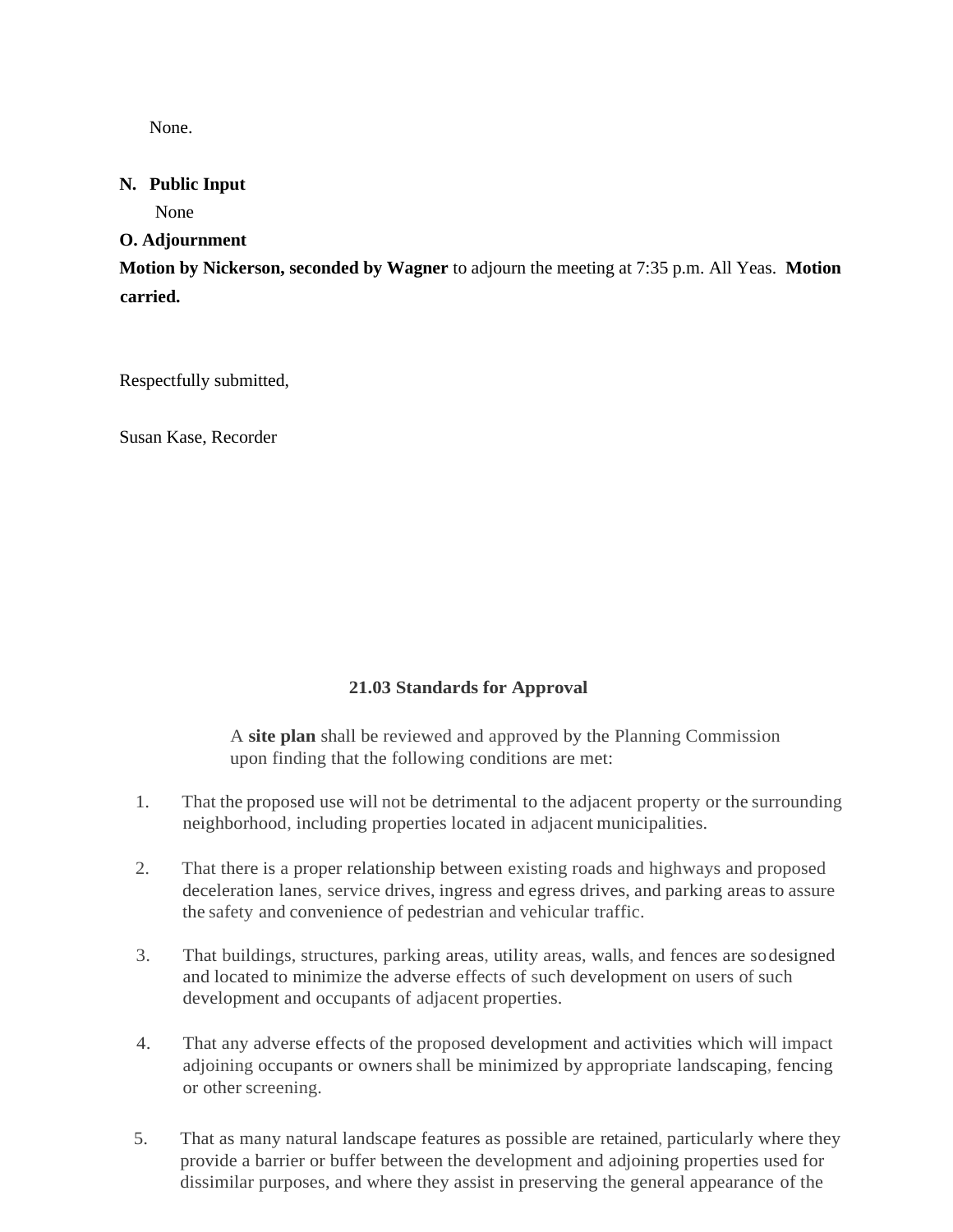neighborhood or help control soil erosion or the discharge of storm water.

- 6 The proposed development provides for the proper development of public utilities and infrastructure.
- 7 All buildings or groups of buildings are arranged to permit emergency vehicle access.
- 8 That the plan for soil erosion control, storm water discharge, wells, and on-site septic systems have been approved. Site plan approval may be conditioned upon providing evidence that the necessary permits have been applied for. A land use permit shall not be issued until the Zoning Administrator receives a copy of the required permit(s).
- 9 The Planning Commission may further require landscaping, fences, and walls in pursuit of these objectives and same shall be provided and maintained as a condition of the establishment and the continued maintenance of any use to which they are appurtenant.
- 10. For a narrow frontage, which will require a single outlet, the Planning Commission may recommend that escrow money be placed with the Township so asto provide for a marginal service drive equal in length to the frontage of the property involved. Zoning compliance permits shall not be issued until the improvement is physically provided or monies having been deposited with the Township Clerk
- 11 Where the Township has adopted a specific area or neighborhood improvement or redevelopment plans and recommendations involving, but not limited to, public rightsof-way, utilities and storm drainage, parking facilities, building placement, access drives, floor space density allocations, building facade and architectural treatment, no site plan shall be approved unless there is general compliance with such Township plan.

## **Section 22.04 Standards for Approval**

The Planning Commission shall review the particular circumstances and facts related to each proposed **special use application** in terms of the following standards and requirements and shall make a determination as to whether the use proposed to be developed on the subject parcel meets the following standards and requirements:

- a. Will be harmonious with and in accordance with the general objectives of the Master Plan.
- b. Will be designed, constructed, operated, and maintained in harmony with the existing and intended character of the general vicinity and the natural environment so that the use will not change the essential character of that area.
- c. Will not be hazardous or disturbing to existing or future neighboring uses.